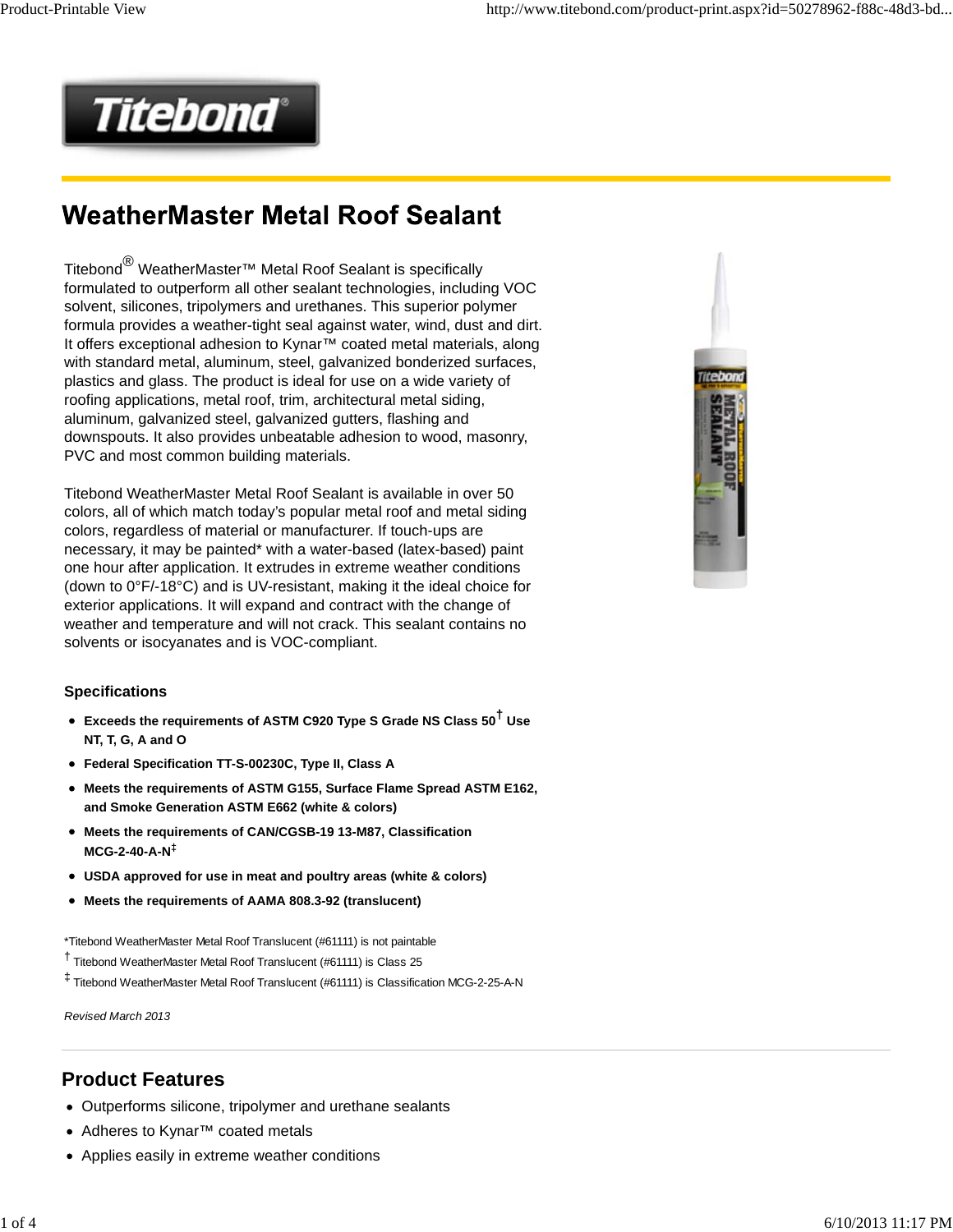- Excellent adhesion to most common building materials
- Permanently flexible, weather-rtight seal
- UV-resistant
- VOC-compliant

#### **Physical Properties**

| <b>Type</b> Advanced polymer | <b>Reactive VOC</b> 9 g/L (<2% wt) white & colors; 28 g/L (<3% wt) translucent                                        |
|------------------------------|-----------------------------------------------------------------------------------------------------------------------|
| <b>Solids 98%</b>            | Weight/gallon 13.85 lbs. white & colors, 8.4 lbs. translucent                                                         |
| Viscosity 500,000            | <b>Flashpoint Solvent free/ Not applicable</b>                                                                        |
|                              | Freeze/thaw stability Stable/ Will not freeze Storage life Up to 18 months in tightly closed containers @ 75°F (24°C) |

#### **Coverage (maximum): Approximate length of bead according to bead diameter:**

| <b>Container</b>    | $1/4"$ bead | 3/8" bead | $1/2$ " bead |
|---------------------|-------------|-----------|--------------|
| 10.1 oz. Cartridge  | 31 ft.      | 14 ft.    | 8 ft.        |
| 20 oz. Sausage Pack | 61 ft.      | 28 ft.    | 16 ft.       |

## **Application Guidelines**

**Application Temperature** Above 0°F (-18°C)

**Service Temperature Range** -75°F to 300°F (-59°C to 149°C) white & colors, -40°F to 350°F (-40°C to 177°) translucent **Method of Application** Cartridge/caulking gun, bulk/sausage gun

**Tooling Time** For a 1/4" bead, approximately 10-15 minutes, depending on temperature and humidity.

**Working Surfaces** Surfaces must be cleaned down to the original substrate and free from any material that may prevent adhesion. It is the sole responsibility of the user to thoroughly test any proposed use with all substrates to determine project suitability. To ensure neat sealant lines, mask areas adjacent to joints.

**Cleanup** Uncured material may be cleaned with isopropyl alcohol.\* After curing, excess sealant must be cut or scraped away. Follow solvent vendor's precautions when using solvents.

\*Titebond WeatherMaster Metal Roof Translucent (#61111) can be cleaned with mineral spirits or similar solvent before cured.

## **Limitations**

Air, sealant and surface temperature should be above 0°F(-18°C). **WeatherMaster Metal Roof Sealant is intended for exterior use. If used indoors, sealant must be painted†.** Painting may occur one hour after application with a water-based (latex-based) paint. For other paint types, a compatibility test is recommended. To ensure neat sealant lines, mask areas adjacent to joints. Always apply sealant in a bead form. Once sealant is applied, do not wipe with solvents. Once sealant is dry to the touch and does not transfer, remove masking tape. If joint depth exceeds 5/16", use backing material. Not designed for continuous submersion or use below the waterline. Store unused product in dry location at or below 75°F (24°C). For questions regarding use, please call our Help Line 1-800-347-4583 or visit us at titebond.com.

†Titebond WeatherMaster Metal Roof Translucent (#61111) is not paintable

### **Caution Statements**

**CAUTION: EYE AND SKIN IRRITANT.** Do not swallow. Do not allow eye contact or prolonged skin contact. **First Aid:** If swallowed, do not induce vomiting; contact physician. If eye contact occurs, flush with water for 15 minutes. Wash skin contact areas with soap and water. If irritation from eye or skin contact areas persists, contact physician. Product releases methanol¶ during cure. For additional information, refer to Material Safety Data Sheet. **KEEP OUT OF THE REACH OF CHILDREN**.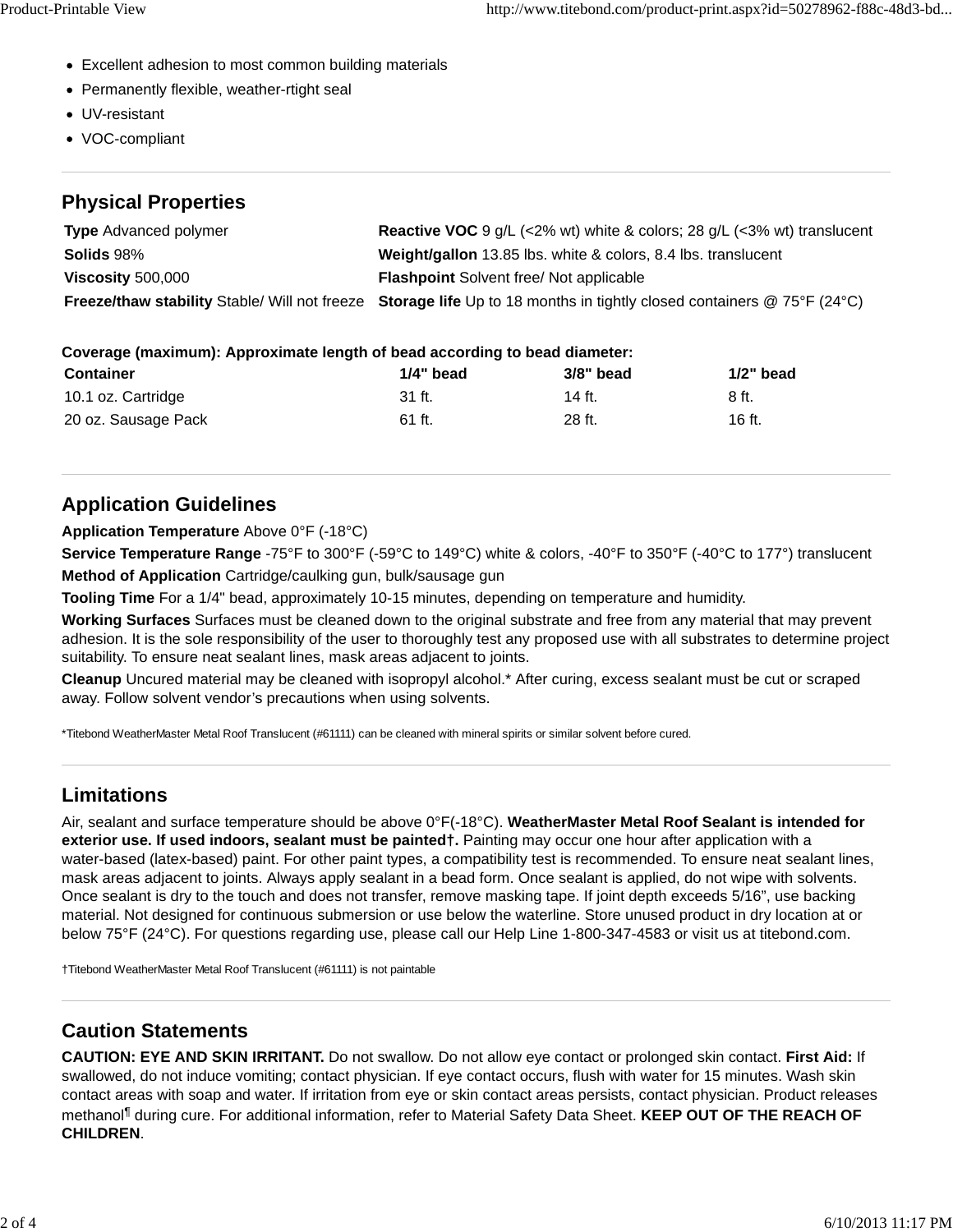¶ Titebond WeatherMaster Metal Roof Translucent (#61111) releases methyl ethyl ketoxime (MEKO) during cure.

# **Ordering Information**

| Part No. Size |                    | Weight UPC |                    | Case UPC       | Units Per Package | Packages Per Pallet |
|---------------|--------------------|------------|--------------------|----------------|-------------------|---------------------|
| 61001         | 10.1 Oz. Cartridge |            | 15.75 037083610017 | 10037083610014 | 12                | 108                 |
| 61011         | 10.1 Oz. Cartridge | 15.75      | 037083610116       | 10037083610113 | 12                | 108                 |
| 61021         | 10.1 Oz. Cartridge | 15.75      | 037083610215       | 10037083610212 | 12                | 108                 |
| 61031         | 10.1 Oz. Cartridge | 15.75      | 037083610314       | 10037083610311 | 12                | 108                 |
| 61041         | 10.1 Oz. Cartridge | 15.75      | 037083610413       | 10037083610410 | 12                | 108                 |
| 61111         | 10.1 Oz. Cartridge | 14.92      | 037083611113       | 10037083611110 | 12                | 108                 |
| 61121         | 10.1 Oz. Cartridge | 15.75      | 037083611212       | 10037083611219 | 12                | 108                 |
| 61141         | 10.1 Oz. Cartridge | 15.75      | 037083611410       | 10037083611417 | 12                | 108                 |
| 61151         | 10.1 Oz. Cartridge | 15.75      | 037083611519       | 10037083611516 | 12                | 108                 |
| 61181         | 10.1 Oz. Cartridge | 15.75      | 037083611816       | 10037083611813 | 12                | 108                 |
| 61191         | 10.1 Oz. Cartridge | 15.75      | 037083611915       | 10037083611912 | 12                | 108                 |
| 61201         | 10.1 Oz. Cartridge | 15.75      | 037083612011       | 10037083612018 | 12                | 108                 |
| 61331         | 10.1 Oz. Cartridge | 15.75      | 037083613315       | 10037083613312 | 12                | 108                 |
| 61341         | 10.1 Oz. Cartridge | 15.75      | 037083613414       | 10037083613411 | 12                | 108                 |
| 61351         | 10.1 Oz. Cartridge | 15.75      | 037083613513       | 10037083613510 | 12                | 108                 |
| 61361         | 10.1 Oz. Cartridge | 15.75      | 037083613612       | 10037083613619 | 12                | 108                 |
| 61431         | 10.1 Oz. Cartridge | 15.75      | 037083614312       | 10037083614319 | 12                | 108                 |
| 61441         | 10.1 Oz. Cartridge | 15.75      | 037083614411       | 10037083614418 | 12                | 108                 |
| 61451         | 10.1 Oz. Cartridge | 15.75      | 037083614510       | 10037083614517 | 12                | 108                 |
| 61461         | 10.1 Oz. Cartridge | 15.75      | 037083614619       | 10037083614616 | 12                | 108                 |
| 61471         | 10.1 Oz. Cartridge | 15.75      | 037083614718       | 10037083614715 | 12                | 108                 |
| 61481         | 10.1 Oz. Cartridge | 15.75      | 037083614817       | 10037083614814 | 12                | 108                 |
| 61491         | 10.1 Oz. Cartridge | 15.75      | 037083614916       | 10037083614913 | 12                | 108                 |
| 61501         | 10.1 Oz. Cartridge | 15.75      | 037083615012       | 10037083615019 | 12                | 108                 |
| 61511         | 10.1 Oz. Cartridge | 15.75      | 037083615111       | 10037083615118 | 12                | 108                 |
| 61581         | 10.1 Oz. Cartridge | 15.75      | 037083615814       | 10037083615811 | 12                | 108                 |
| 61591         | 10.1 Oz. Cartridge | 15.75      | 037083615913       | 10037083615910 | 12                | 108                 |
| 61601         | 10.1 Oz. Cartridge | 15.75      | 037083616019       | 10037083616016 | 12                | 108                 |
| 61611         | 10.1 Oz. Cartridge | 15.75      | 037083616118       | 10037083616115 | 12                | 108                 |
| 61621         | 10.1 Oz. Cartridge | 15.75      | 037083616217       | 10037083616214 | 12                | 108                 |
| 61631         | 10.1 Oz. Cartridge | 15.75      | 037083616316       | 10037083616313 | 12                | 108                 |
| 61661         | 10.1 Oz. Cartridge | 15.75      | 037083616613       | 10037083616610 | 12                | 108                 |
| 61781         | 10.1 Oz. Cartridge | 15.75      | 037083617818       | 10037083617815 | 12                | 108                 |
| 61791         | 10.1 Oz. Cartridge | 15.75      | 037083617917       | 10037083617914 | 12                | 108                 |
| 61801         | 10.1 Oz. Cartridge | 15.75      | 037083618013       | 10037083618010 | 12                | 108                 |
| 61811         | 10.1 Oz. Cartridge | 15.75      | 037083618112       | 10037083618119 | 12                | 108                 |
| 61821         | 10.1 Oz. Cartridge | 15.75      | 037083618211       | 10037083618218 | 12                | 108                 |
| 61831         | 10.1 Oz. Cartridge | 15.75      | 037083618310       | 10037083618317 | 12                | 108                 |
| 61841         | 10.1 Oz. Cartridge | 15.75      | 037083618419       | 10037083618416 | 12                | 108                 |
| 61881         | 10.1 Oz. Cartridge | 15.75      | 037083618815       | 10037083618812 | 12                | 108                 |
| 61981         | 10.1 Oz. Cartridge | 15.75      | 037083619812       | 10037083619819 | 12                | 108                 |
| 62051         | 10.1 Oz. Cartridge | 15.75      | 037083620511       | 10037083620518 | 12                | 108                 |
| 62061         | 10.1 Oz. Cartridge | 15.75      | 037083620610       | 10037083620617 | 12                | 108                 |